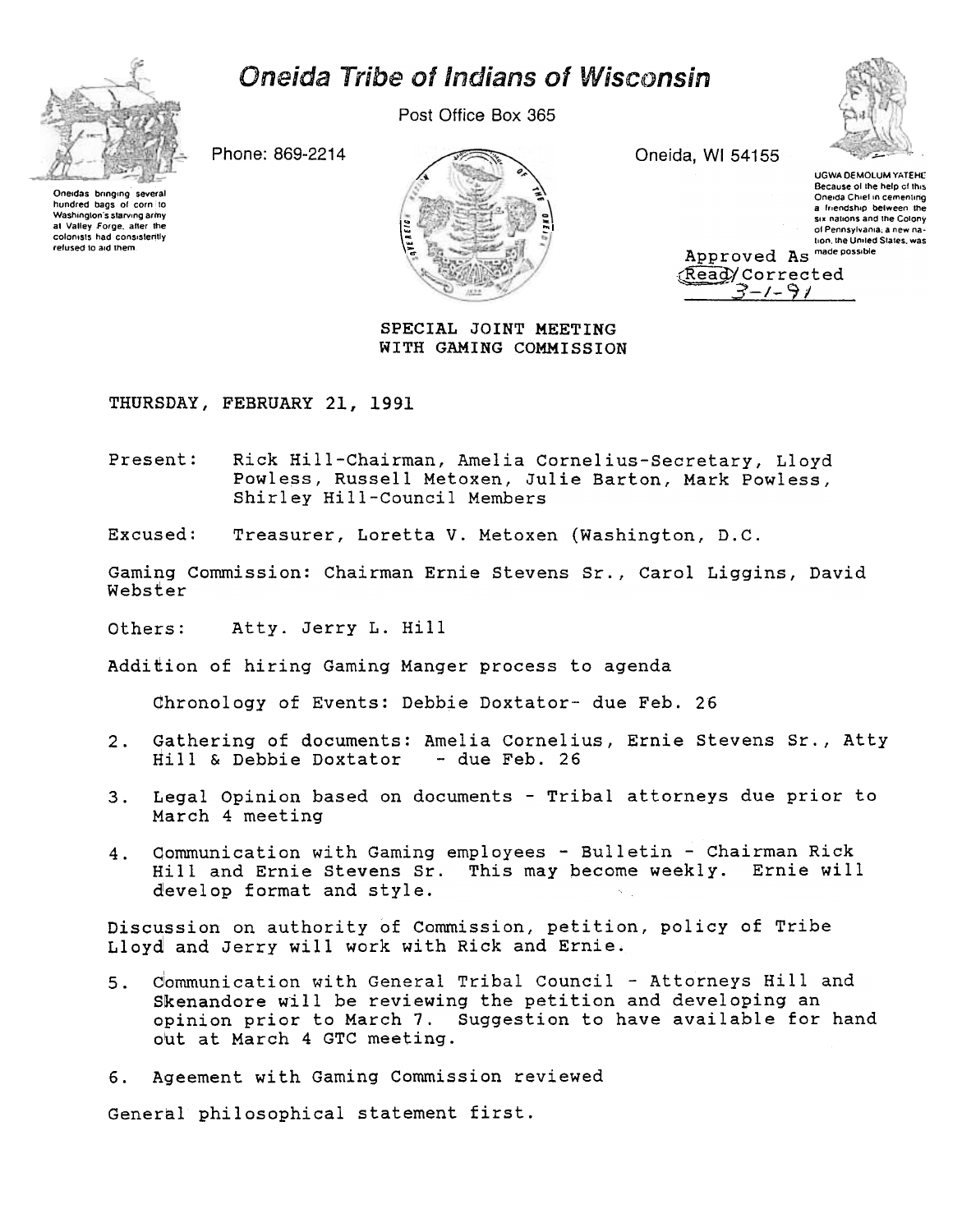ONEIDA TRIBE OF INDIANS OF WISCONSIN SPECIAL MEETING - FEBRUARY 21, 1991 Page  $2$ 

Length of Term:

t aming Commission Policies and Procedures approved by Gaming  $A.$ ommission February 25, 1991 and Oneida Business Committee on arch 1, 1991.

影。

- **B**. Business Plan approved by Oneida Business Committee and Gaming commission on March 12th and General Tribal Council approval within 30 days.
- C. Gaming Ordinance to be on Oneida Business Committee agenda March  $\beta$ , 1991 for approval and on July General Tribal Council agenda.
- D. Gaming Commission and Gaming staff shall meet monthly beginning March 9, 1991, and each second Saturday thereafter and Gaming \$taff is required to submit written activity and financial ~eports.

Ernie would like to request Atty. Skenandore to be the legal council for the Gaming Commission.

- E. 'the Tribal Chairman and Gaming Commission Chairperson shall develop a regular bulletin regarding gaming issues and Gaming Gommission decisions to be given to gaming employees and published verbatim in the Kali Wisaks.
- he Gaming Commission will be informed of all ongoing  $F.$ 'nvestigations in cooperation with the Gaming Security Director and Tribal Internal Auditor.

\*Request Security Director to develop coordinated comprehensive procedures for investigations with the cooperation of the Interal Auditor to be compeleted within two weeks.

G. A recording secretary will be assigned to record and type up inutes of Gaming Commission meetings. These minutes as approved will be forwarded to the Oneida Business Committee, Gaming ommission and Gaming staff.

Caroll Liggins will work with Louise King and Paula King for assisgnment of staff.

- H. Jerry will formulate this statement
- I. income projections with recommendations for changes to the Gaming Commission and Oneida Business Committee for approval. (Reports due Jan., April, July and Oct.)
- I. Gaming Management will do quarterly evaluations of budget and<br>income projections with recommendations for changes to the Ga<br>commission and Oneida Business Committee for approval. (Repe<br>due Jan., April, July and Oct.)<br>J. J. Gaming Management shall submit in writing to the Gaming Commission and Oneida Business Committee recommendation for specific changes and/or methods of improving the Gaming operation at the regular monthly meetings or as required.